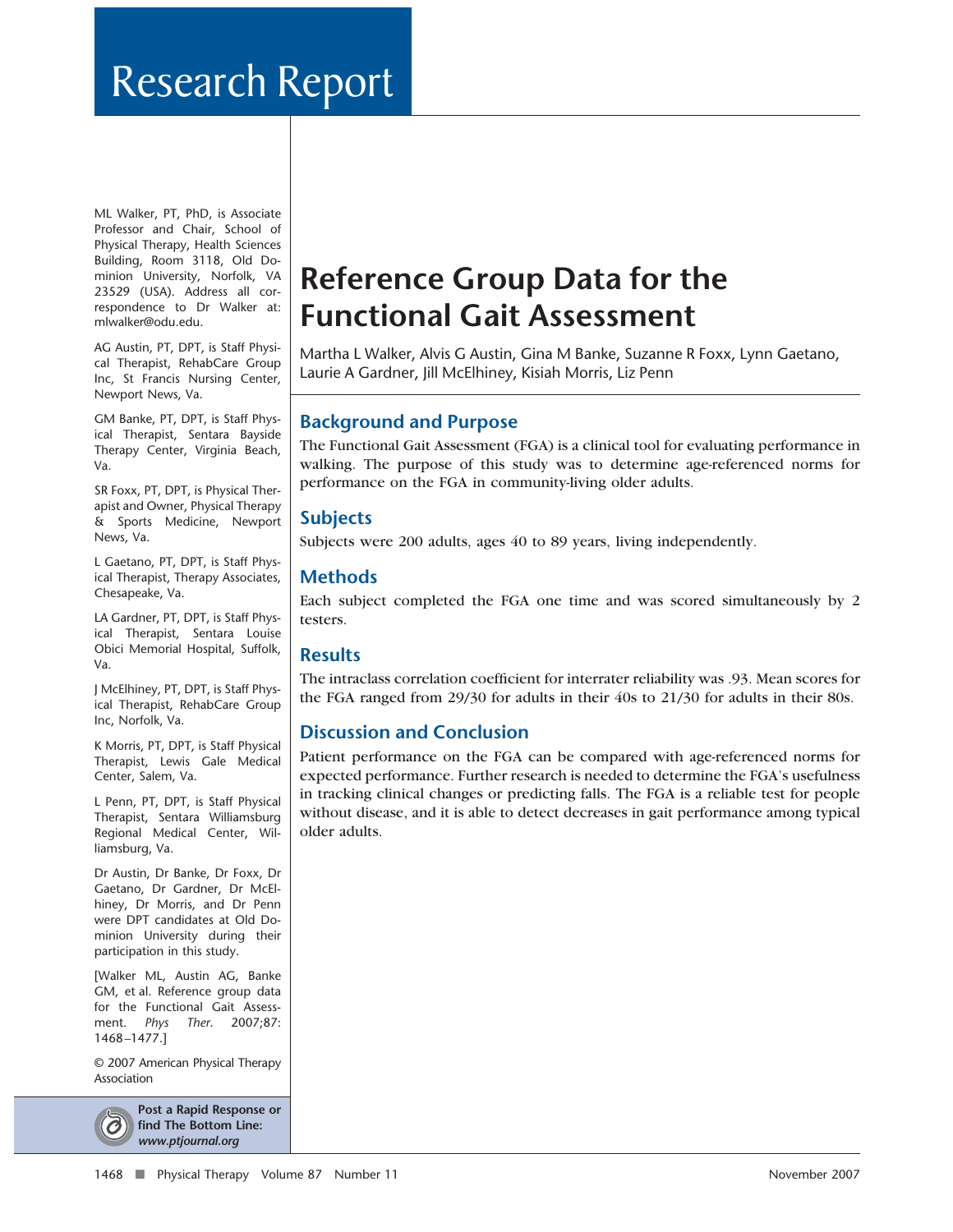The Functional Gait Assessment<br>
(FGA) is a standardized test for<br>
assessing postural stability during various walking tasks.<sup>1</sup> The test is (FGA) is a standardized test for assessing postural stability dura modified version of the Dynamic Gait Index (DGI), which was developed to assess gait and risk of falling in adults over 60 years of age by testing their ability to respond to changing gait tasks and requirements.2,3 A score of 19 or less out of a possible 24 on the DGI has been found to be associated with an increased risk for falling in communitydwelling older adults and in individuals with vestibular dysfunction.4,5 Hall et al<sup>6</sup> found the DGI to be useful in an equation to predict fall risk outcome based on patient assessment at the beginning of rehabilitation. The DGI total score has been shown to be reliable in patients with confirmed peripheral vestibular disorders7,8 and in those with multiple sclerosis,<sup>9</sup> although individual items have not been shown to be uniformly reliable. It also has been shown to be useful as an outcome measure in people with stroke.10 In concurrent validity tests, DGI scores have been correlated with Berg Balance Scale scores  $(r\geq .78)^{10,11}$  and measurements of walking speed  $(r\geq 0.85)$ ,<sup>10</sup> Timed "Up & Go" Test scores  $(r \geq .78)$ ,<sup>11</sup> Dizziness Handicap Inventory scores  $(r=.69)$ ,<sup>12</sup> and Activities-specific Balance Confidence Scale scores  $(r \ge 0.58)$ .<sup>13</sup> The DGI has been shown to exhibit sound psychometric properties and is considered an appropriate test for assessing community-dwelling older subjects with balance problems.<sup>14</sup>

In testing patients with vestibular disorders, one group of researchers15 found that some patients scored well even though they felt they had impairments in walking and reported moderate disability due to dizziness. The DGI, therefore, was not considered sensitive enough to detect subtle changes in gait performance that these patients with vestibular disorders experienced.15 To address this ceiling effect, Wrisley et al1 revised the test to create the FGA, which consists of 7 of the 8 tasks from the DGI and 3 new tasks: gait with narrow base of support, ambulating backward, and gait with eyes closed. The task that was deleted was stepping around an obstacle. The added tasks were chosen to increase the challenge of the assessment so that the test would be more sensitive to minor changes in gait stability during walking.

In designing the FGA, Wrisley et al<sup>1</sup> also attempted to clarify administrative instructions and operational definitions to improve reliability of individual test items. The result was the development of a test that offers a broad composite assessment of gait and dynamic stability while remaining easy to administer in most clinical settings. All that is required is a stopwatch, a marked walking area, shoeboxes for obstacles, and a set of steps. Scoring for each FGA item ranges from 0 for severe impairment to 3 for normal performance. The highest score possible is 30.

Wrisley et al<sup>1</sup> tested the reliability, internal consistency, and validity of data obtained from the FGA when used with people with vestibular disorders. Six patients were rated with the FGA instrument by 10 raters twice. All raters were present and rated each patient at the same time. They had no training ahead of time, but were given 10 minutes to read the instructions, test items, and grading criteria. Intraclass correlation coefficients (ICCs) were .84 and .83 for interrater and intrarater reliability. Internal consistency of FGA scores, as measured by the Cronbach alpha, was .79. To test for validity, several other balance and gait tests were administered after the FGA by a different rater who was not involved in scoring the FGA. The FGA was found to have Spearman correlations (*r*) of

-.64 with the Dizziness Handicap Inventory and of  $-.66$  with reported number of falls.<sup>1</sup> The Pearson correlation (*r*) with the Timed "Up & Go" Test was .50. The authors felt that these findings demonstrated acceptable reliability, internal consistency, and concurrent validity with some of the balance measures used for patients with vestibular disorders.

Although the FGA was developed to address a ceiling effect in patients with vestibular disorders, it is essentially a revised DGI and may be useful in the same population of older adults. Testing is necessary, however, to determine reliability on a larger group of subjects and the expected range of scores for adults throughout the life span. Because the test may be used with older adults, we need to understand whether older adults are expected to achieve a score at or near 30. If the FGA is sensitive enough to detect gait changes with age, then we may see a decrease in total scores on the test across the decades.

The purpose of this study was to establish reference group data for the FGA by decade cohorts including people 40 to 89 years of age. We expected that average performance on the test would not decrease until middle age or later, so we did not include young adults in this study. The results of a reference group study should allow for patient scores to be compared with age-referenced norms rather than with a standard of perfect performance. Another component of this study was a test of interrater reliability for total FGA scores and percentage of agreement for individual item scores.

## **Method Participants**

Subjects were community-dwelling adults aged 40 to 89 years. For the purposes of our study, *community dwellers* were defined as people liv-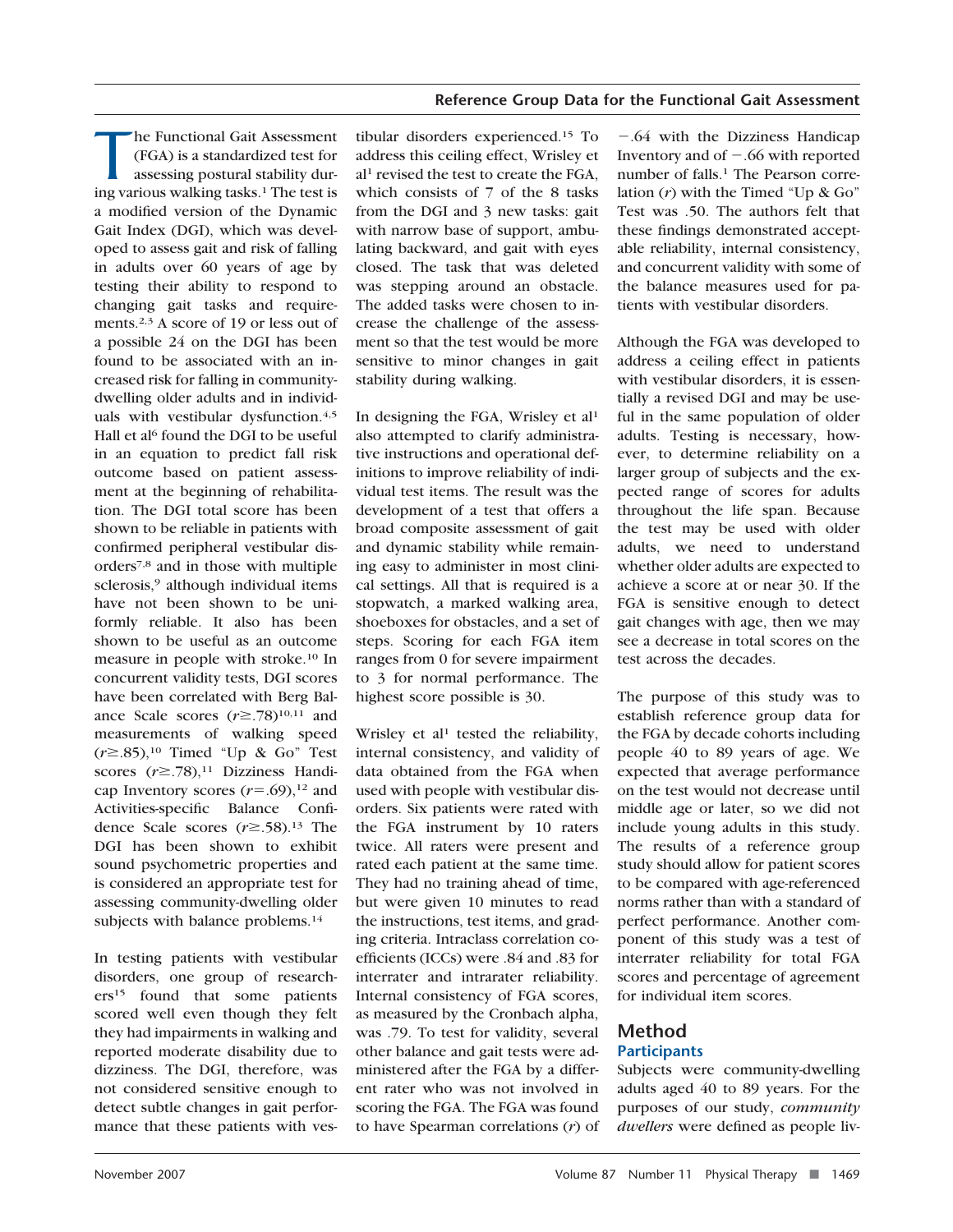ing independently with no assistance in activities of daily living. We relied on subjects' self-reports to determine whether criteria were met. We recruited our subjects from various settings, including churches, retirement communities with independent apartments, a local police department, funeral home employees, people attending a universitysponsored community health fair, and a Jewish Community Center. Individuals were invited to participate if on a written questionnaire they reported having no history of vestibular problems or dizziness, neurological disorders, cerebral palsy, stroke or amputation, or any other serious medical conditions that limited their mobility. None of our subjects used an assistive device during testing. Subjects were required to understand and sign a consent form approved by the Old Dominion University Institutional Review Board and to follow verbal commands.

Data collection was performed at different locations as a convenience to subjects and to reach the largest number of test subjects. A vinyl gait grid (Gait Grid\*) was rolled out and taped to the floor to prevent sliding so that subjects tested at different locations would have the same surface on which to walk. A tape measure was used to determine boundaries for the test, and masking tape was used to mark these boundaries on the floor.

Once we determined that a participant had met our inclusion criteria, a gait belt was placed around the subject's waist and testing was initiated. Although we did not expect subjects to fall, we wanted to be cautious with subjects who were up to 89 years of age. We also reasoned that a clinician using the test might use a gait belt, so we made that a standard

condition of testing for all subjects. Testers used standby guarding, and no tester had to actually touch the gait belt. A total of 8 testers worked in teams of 2 to test the 200 subjects. Before data collection, all testers underwent a training session and a separate practice testing session using 5 to 10 volunteers of various ages. Two testers evaluated each participant. One tester was stationary off to the side of the pathway, giving the verbal instructions to the participant directly from the FGA instrument. The second tester demonstrated the tasks when needed and walked with the participant. Both testers had stopwatches and score sheets, and they scored each participant independently. Each participant performed the tasks of the FGA as instructed by the tester without practice. Each item was performed once.

#### **Data Analysis**

We used the ICC (model 2) to evaluate interrater reliability for the total score. Percentage of agreement and kappa values also were calculated to determine variability between raters for individual test items. With reliability established, the rest of the statistics were calculated using only the first tester's scores rather than averaging the scores, because normally a therapist would have only one score for each patient. A Spearman rho correlation coefficient was calculated to determine whether age was significantly related to total score. Data then were divided into groups based on age by decades  $(40-49,$ 50 – 59,  $60 - 69$ ,  $70 - 79$ , and  $80 - 89$ ). The mean, range, and standard deviation were calculated for subjects' scores for each test item by decade.

## **Results**

The total number of subjects tested using the FGA was 200. The mean age of all subjects was 65.7 years (range= $40 - 89$ ). The subjects were 136 women (68%) and 64 men (32%). The mean score of all subjects combined was 26.1, with a standard deviation of 3.97 (95% confidence interval  $|CI|=25.5-26.6$ . Figure 1 shows a histogram of these scores. Fifteen of the subjects (10 men and 5 women) scored lower than 20 total points. The mean age of these subjects was 82.6 years (range= $76 - 89$ ).

Because twice as many women as men were entered into the study, we performed *t* tests to determine whether men and women scored differently on the FGA. We found that there were no significant differences in overall FGA scores between men and women when examined as a group  $(t=1.48, P<.139)$  or by decade (*t* values ranged from  $-.14$  to 1.59; *P* values ranged from  $\leq$  118 to .978) (Fig. 2).

Figure 1 illustrates the means and 95% confidence intervals of the total scores by decade. Table 1 shows the descriptive data and statistics for the total scores by decade cohorts. Mean total scores ranged from 28.9 for the fifth decade to 20.8 for the ninth decade. The 95% CIs also are reported in Table 1. Tables 2, 3, 4, 5, 6, and 7 show the means and 95% CIs for individual items for the total group and by decade. Figure 3 shows a graphic comparison of mean scores of each item by decade. Item 5 (gait and pivot turn) showed the highest mean scores, with subjects in all decades averaging greater than 2.5. Items 1 (gait on level surface), 7 (gait with narrow base of support), and 8 (gait with eyes closed) showed the lowest mean scores, with the means decreasing over the decades.

The ICC for intertester reliability was .93  $(P<.001)$ . Percentages of agreement between testers ranged from 78.5% to 96.0% (mean=87%) for the 10 items (Tab. 8). Kappa values for all items were significant at the *P*.001 level. Individual kappa statistics, also listed in Table 8, ranged from .43 to .77, with an average of

<sup>\*</sup> EFI Total Gym, 7755 Arjons Dr, San Diego, CA 92126.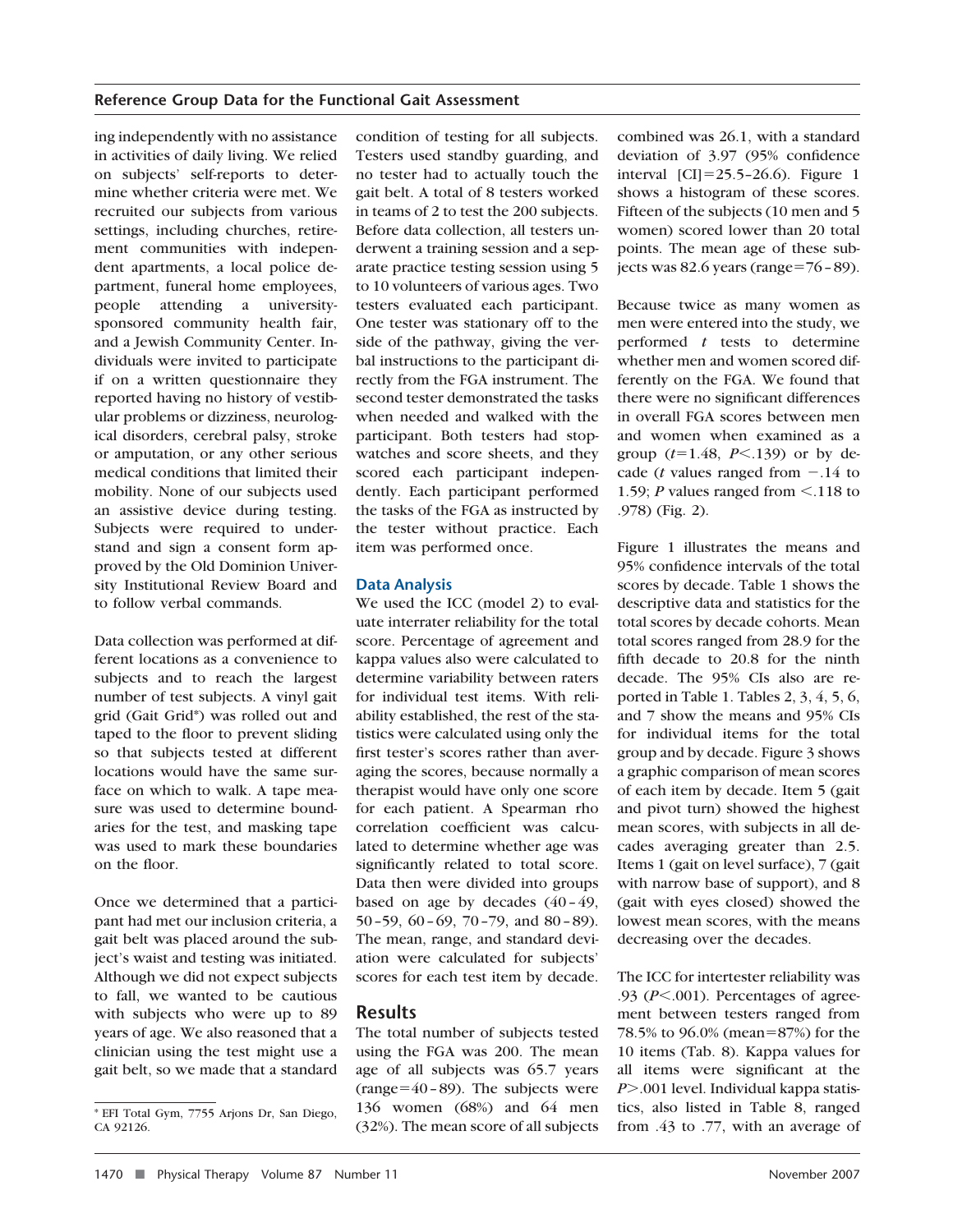.63. The Spearman rho correlation coefficient between age and total score was  $-.64$  (*P*<.001,  $r^2$ =.41), indicating a significant negative relationship between the 2 variables.

## **Discussion**

Mean total scores for the FGA showed a systematic decrease with increased age, as illustrated by the negative correlation between age and FGA total score. This decrease became more pronounced in subjects aged 70 years and older. At the same time, there was an increase in the standard deviation of total scores with each decade, demonstrating that variability of performance on the FGA increased with age. The clinical relevance of this is that clinicians should expect that subjects up to 59 years of age will score near the top of the total FGA scale. The 60 individuals in the 40- to 49-year and 50- to 59-year age groups did not show much variation, so if we see patients in this age range with scores lower than around 24 or 25, we may want to examine further to look for causes of poor performance. That is not to say that these patients will be at risk for falling, because we did not test for that.

The results of this study are in accordance with the findings of Lusardi et al.16 They tested 76 communityliving older adults (aged 66 –101 years) using 7 measures of functional performance: comfortable gait speed, fast gait speed, Berg Balance Scale, 6-minute walk test, Timed "Up & Go" Test, Physical Performance Test, and timed sit-to-stand test. On all of the tests, performance decreased by decade, and on all tests except the 6-minute walk test, the standard deviation of the scores increased by decade. Lusardi et al also found that sex was not a significant predictor of functional performance in their sample. This finding is in accordance with our findings that there was no difference in perfor-





Histogram of Functional Gait Assessment (FGA) total scores (N=200). Mean=26.1,  $SD=4.0$ . Fifteen participants had scores below 20.



#### **Figure 2.**

Comparison of the mean Functional Gait Assessment (FGA) total scores and 95% confidence intervals by decade. A perfect score is 30.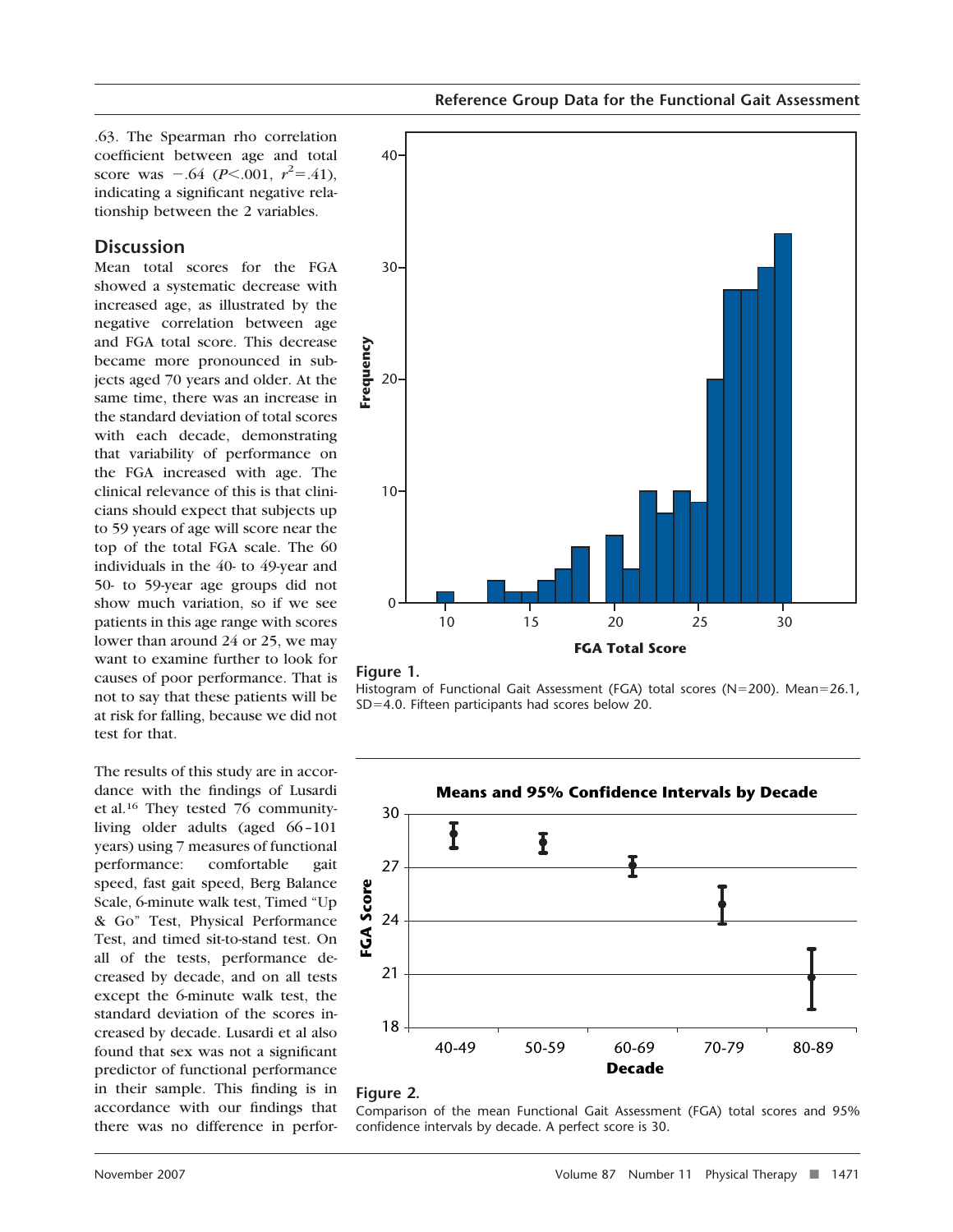#### **Table 1.**

Functional Gait Assessment Total Scores by Decade

| Age<br>(y) | N   | <b>Minimum</b><br><b>Score</b> | <b>Maximum</b><br><b>Score</b> | <b>Mean</b> | <b>SD</b> | 95%<br>Confidence<br><b>Interval</b> |
|------------|-----|--------------------------------|--------------------------------|-------------|-----------|--------------------------------------|
| $40 - 49$  | 27  | 24                             | 30                             | 28.9        | 1.5       | $28.3 - 29.5$                        |
| $50 - 59$  | 33  | 25                             | 30                             | 28.4        | 1.6       | $27.9 - 29.0$                        |
| $60 - 69$  | 63  | 20                             | 30                             | 27.1        | 2.3       | $26.5 - 27.7$                        |
| $70 - 79$  | 44  | 16                             | 30                             | 24.9        | 3.6       | $23.9 - 26.0$                        |
| 80-89      | 33  | 10                             | 28                             | 20.8        | 4.7       | $19.2 - 22.6$                        |
| Total      | 200 | 10                             | 30                             | 26.1        | 4.0       | $25.5 - 26.6$                        |

#### **Table 2.**

Functional Gait Assessment Means, Standard Deviations, and 95% Confidence Intervals (CIs) for Total Group (N=200)<sup>*a*</sup>

| <b>Item</b>                         | <b>Mean</b> | <b>SD</b> | 95% CI      |
|-------------------------------------|-------------|-----------|-------------|
| 1. Gait on level surface            | 2.5         | 0.66      | $2.4 - 2.5$ |
| 2. Change in gait speed             | 2.8         | 0.51      | $2.7 - 2.8$ |
| 3. Gait with horizontal head turns  | 2.8         | 0.52      | $2.7 - 2.9$ |
| 4. Gait with vertical head turns    | 2.9         | 0.36      | $2.8 - 2.9$ |
| 5. Gait with pivot turn             | 3.0         | 0.22      | $2.9 - 3.0$ |
| 6. Step over obstacle               | 2.6         | 0.69      | $2.5 - 2.7$ |
| 7. Gait with narrow base of support | 2.1         | 1.13      | $1.9 - 2.3$ |
| 8. Gait with eyes closed            | 2.0         | 1.00      | $1.9 - 2.1$ |
| 9. Ambulating backward              | 2.8         | 0.49      | $2.7 - 2.9$ |
| 10. Steps                           | 2.8         | 0.24      | $2.7 - 2.8$ |

*<sup>a</sup>* Range of scores possible is 0 to 3.

#### **Table 3.**

Functional Gait Assessment Means, Standard Deviations, and 95% Confidence Intervals (CIs) for Subjects Aged 40 to 49 Years ( $n=27$ )<sup>*a*</sup>

| Item                                | <b>Mean</b> | <b>SD</b> | 95% CI      |
|-------------------------------------|-------------|-----------|-------------|
| 1. Gait on level surface            | 2.7         | 0.47      | $2.5 - 2.9$ |
| 2. Change in gait speed             | 3.0         | 0.0       | $3.0 - 3.0$ |
| 3. Gait with horizontal head turns  | 3.0         | 0.0       | $3.0 - 3.0$ |
| 4. Gait with vertical head turns    | 3.0         | 0.0       | $3.0 - 3.0$ |
| 5. Gait with pivot turn             | 3.0         | 0.0       | $3.0 - 3.0$ |
| 6. Step over obstacle               | 3.0         | 0.19      | $2.9 - 3.0$ |
| 7. Gait with narrow base of support | 2.9         | 0.53      | $2.6 - 3.0$ |
| 8. Gait with eyes closed            | 2.4         | 0.93      | $2.0 - 2.7$ |
| 9. Ambulating backward              | 3.0         | 0.0       | $3.0 - 3.0$ |
| 10. Steps                           | 3.0         | 0.0       | $3.0 - 3.0$ |

*<sup>a</sup>* Range of scores possible is 0 to 3.

mance between male and female subjects in any of the decades tested.

Fregly et al<sup>17</sup> performed a battery of ataxia tests with 1,055 men, aged 16 to 60 years, who were healthy. The tests included eyes-open and eyesclosed standing and walking heel-totoe on a 3⁄4-in (1.9-cm) rail, single-leg stance on the floor, and Sharpened Romberg test. They found a decrease in performance with age beginning at age 35 years. The current study of the FGA used 40 years as the youngest age of subjects. Middle-aged adults were included in data collection to establish a baseline from which decline in scores could be measured. Had we included individuals aged 20 to 39 years, we may have seen even slightly higher scores than from those in their 40s. However, variation in performance at the very top of the FGA scale was not the primary focus of our study.

Whitney et al<sup>18</sup> did not find age to be a significant factor in vestibular rehabilitation outcomes. In their study, patients with vestibular problems were divided into 2 groups: one with an average age of 33 years and the other with an average age of 70 years. The younger patients started out with lower DGI scores (15 versus 18), a larger percentage of them had abnormal caloric test results, and more of them reported falls than the older group. There was no statistically significant difference in number of treatment visits between age groups; younger patients were treated for an average of 4 visits, and older patients were treated for an average of 3.2 visits. Both groups made significant clinical improvement, and both groups had an average total score of nearly 21 out of 24 after intervention. The lack of difference in outcome scores, despite the difference in age between the 2 groups, may demonstrate that vestibular dysfunction was a bigger factor in performance than age. In addition,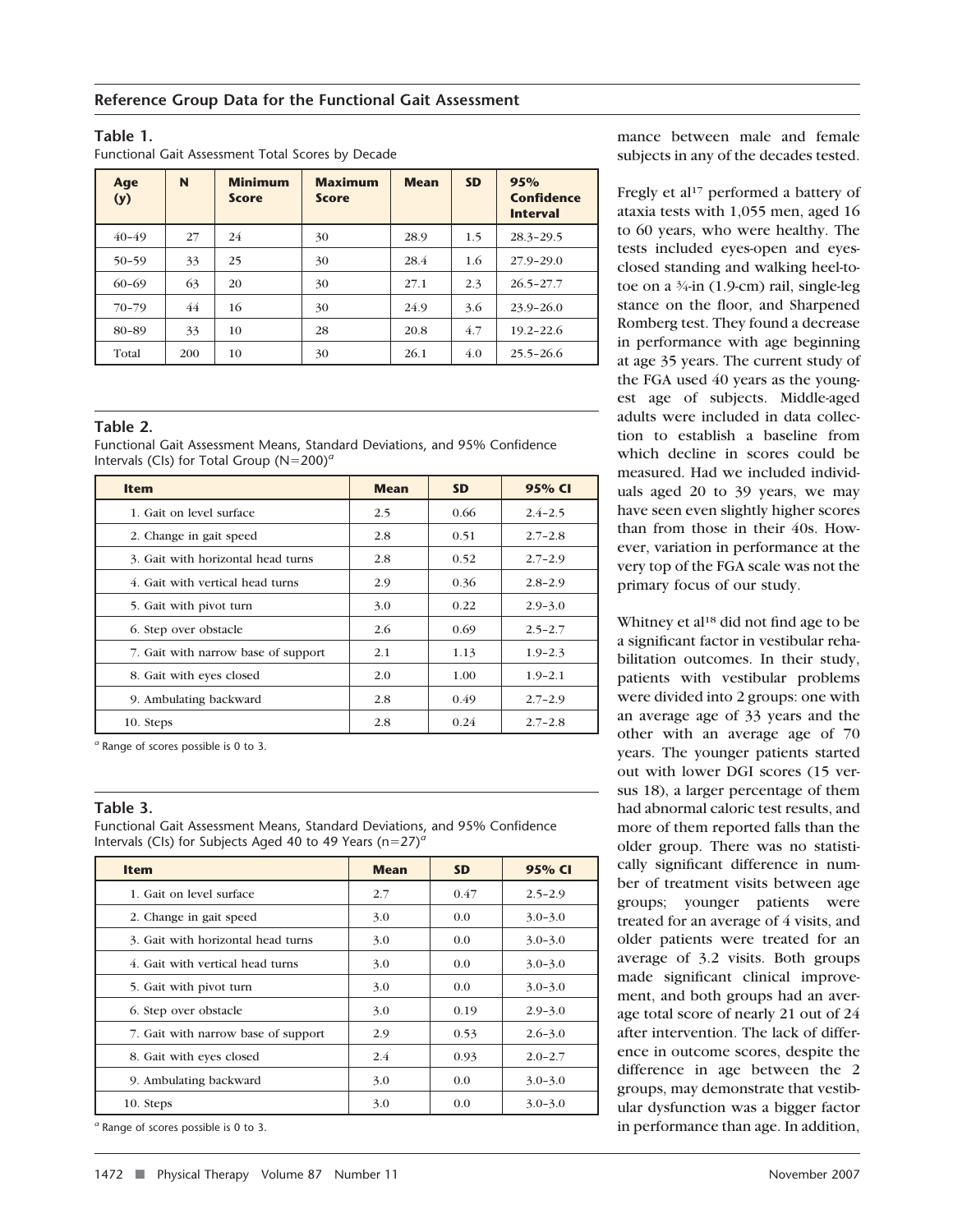the DGI may not be as sensitive to age-related differences in performance as is the FGA.

In the older 3 age groups of our study, not only were the mean scores lower, but the variation increased tremendously. Clinicians, therefore, should expect lower scores and increased variability when testing older people who are healthy. Some of the scores in our test group were surprisingly low. Fifteen of the 200 participants had a total score below 20, which was the original DGI cutoff score for risk for falling. The mean age of these 15 low-scoring participants was 82.6 years (range= $76 - 89$ ). It could be argued that these subjects were not healthy; their functional limitations, as shown by low scores, may indicate some underlying disorder. We did not perform an examination on any of the subjects. We did make it clear to them that they were required to be living in the community and functioning independently, and all of the subjects indicated that they were. Although no subjects used an assistive device during the FGA, we do not know whether any of them used furniture or a wall for support in their daily activities.

If we take the data for these lowestscoring subjects out of the calculations, the mean score for the subjects aged 70 to 79 years becomes 25.5  $(n=41)$  rather than 24.9  $(n=44)$ , and the mean score for the subjects aged 80 to 89 years becomes  $23.8$  (n=21) rather than 20.8  $(n=33)$ . These values may be a more accurate reflection of a healthy aging population. Clinicians should be aware, however, that some people who state that they are independent may be functioning at a lower level than they admit to.

Some of the 10 tasks proved more difficult for older adults. Subjects aged 70 to 89 years scored lower on

#### **Table 4.**

Functional Gait Assessment Means, Standard Deviations, and 95% Confidence Intervals (CIs) for Subjects Aged 50 to 59 Years (n=27)<sup>*a*</sup>

| <b>Item</b>                                      | <b>Mean</b> | <b>SD</b> | 95% CI      |  |
|--------------------------------------------------|-------------|-----------|-------------|--|
| 1. Gait on level surface                         | 2.7         | 0.47      | $2.5 - 2.9$ |  |
| 2. Change in gait speed                          | 2.9         | 0.36      | $2.7 - 3.0$ |  |
| 3. Gait with horizontal head turns               | 2.9         | 0.24      | $2.9 - 3.0$ |  |
| 4. Gait with vertical head turns                 | 3.0         | 0.17      | $2.9 - 3.0$ |  |
| 5. Gait with pivot turn                          | 3.0         | 0.0       | $3.0 - 3.0$ |  |
| 6. Step over obstacle                            | 2.7         | 0.51      | $2.5 - 2.9$ |  |
| 7. Gait with narrow base of support              | 2.7         | 0.68      | $2.5 - 2.9$ |  |
| 8. Gait with eyes closed                         | 2.7         | 0.54      | $2.5 - 2.7$ |  |
| 9. Ambulating backward                           | 3.0         | 0.17      | $2.9 - 3.0$ |  |
| 10. Steps                                        | 2.9         | 0.29      | $2.8 - 3.0$ |  |
| <sup>a</sup> Range of scores possible is 0 to 3. |             |           |             |  |

item 1 (gait on level surface). Winter et al19 documented that older adults walk with decreased speed compared with younger adults, and Lusardi et al<sup>16</sup> also found this to be true. Lower scores on item 1 confirm that the FGA is sensitive to this relationship between age and gait speed. Subjects aged 60 to 89 years also had difficulty with items 7 (gait with narrow base of support) and 8 (gait with eyes closed). Loss of balance occurs when a person's body sway exceeds the limits of stability.20 The decreased base of support that occurs in tandem stance or walking decreases the limits of stability, which increases the difficulty of maintaining balance. Murphy et  $al<sup>21</sup>$  found that the ability to perform tandem stance was negatively associated with age. Similarly, Fregly et al<sup>17</sup> found that, as age increased, there was a drop in ability to perform heelto-toe walking on a 3⁄4-in-wide rail. They also documented a decrease in performance with age for eyesclosed tests of both double-leg tan-

#### **Table 5.**

Functional Gait Assessment Means, Standard Deviations, and 95% Confidence Intervals (CIs) for Subjects Aged 60 to 69 Years ( $n=63$ )<sup>*a*</sup>

| <b>Item</b>                         | <b>Mean</b> | <b>SD</b> | 95% CI      |
|-------------------------------------|-------------|-----------|-------------|
| 1. Gait on level surface            | 2.6         | 0.30      | $2.5 - 2.8$ |
| 2. Change in gait speed             | 2.9         | 0.36      | $2.8 - 3.0$ |
| 3. Gait with horizontal head turns  | 2.9         | 0.46      | $2.8 - 3.0$ |
| 4. Gait with vertical head turns    | 3.0         | 0.18      | $2.9 - 3.0$ |
| 5. Gait with pivot turn             | 3.0         | 0.0       | $3.0 - 3.0$ |
| 6. Step over obstacle               | 2.8         | 0.22      | $2.6 - 2.9$ |
| 7. Gait with narrow base of support | 2.2         | 1.04      | $2.0 - 2.5$ |
| 8. Gait with eyes closed            | 2.0         | 1.03      | $1.7 - 2.2$ |
| 9. Ambulating backward              | 2.9         | 0.27      | $2.9 - 3.0$ |
| 10. Steps                           | 2.9         | 0.36      | $2.8 - 3.0$ |

*<sup>a</sup>* Range of scores possible is 0 to 3.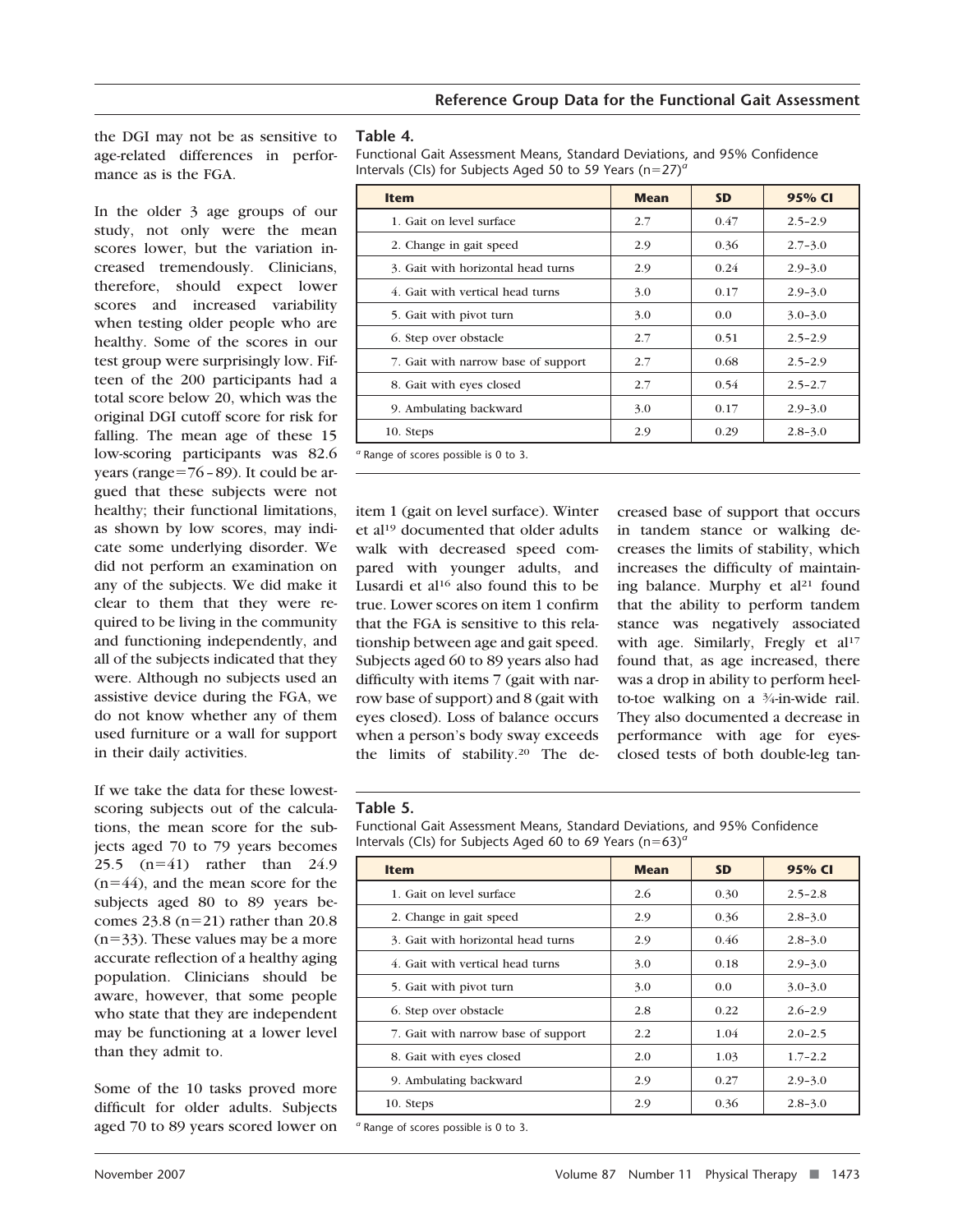#### **Table 6.**

Functional Gait Assessment Means, Standard Deviations, and 95% Confidence Intervals for Subjects Aged 70 to 79 Years (n=44)<sup>*a*</sup>

| <b>Item</b>                                  | <b>Mean</b> | <b>SD</b> | 95% CI      |
|----------------------------------------------|-------------|-----------|-------------|
| 1. Gait on level surface                     | 2.2         | 0.71      | $2.0 - 2.4$ |
| 2. Change in gait speed                      | 2.7         | 0.56      | $2.5 - 2.9$ |
| 3. Gait with horizontal head turns           | 2.7         | 0.56      | $2.5 - 2.9$ |
| 4. Gait with vertical head turns             | 2.8         | 0.37      | $2.7 - 3.0$ |
| 5. Gait with pivot turn                      | 2.9         | 0.36      | $2.8 - 3.0$ |
| 6. Step over obstacle                        | 2.5         | 0.88      | $2.2 - 2.7$ |
| 7. Gait with narrow base of support          | 1.9         | 1.09      | $1.6 - 2.3$ |
| 8. Gait with eyes closed                     | 1.8         | 0.91      | $1.6 - 2.1$ |
| 9. Ambulating backward                       | 2.8         | 0.44      | $2.6 - 2.9$ |
| 10. Steps                                    | 2.6         | 0.62      | $2.4 - 2.8$ |
| $\sigma$ Range of scores possible is 0 to 3. |             |           |             |

dem stance and single-leg stance. The ability to maintain postural stability is dependent on the interaction of 3 sensory inputs: vestibular, visual, and somatosensory.<sup>2</sup> Of these 3 inputs, vision appears to play a larger role in postural stability in older adults than in younger adults.22 This would explain why an older adult would have relatively greater difficulty on an eyes-closed task. The 15 subjects who scored below 20 performed the worst on gait with a narrow base of support (mean= $0.2$  of a

possible 3) and on gait with eyes closed (mean= $0.73$ ).

In contrast to our findings, Chiu et al, $14$  in their analysis of the DGI, found that the 3 most difficult tasks for their subjects were horizontal head turns, steps, and vertical head turns. The differences in their findings and ours are probably due to the differences in subjects and the differences in tests. They studied 84 older adults who had been treated for balance problems. Their sample in-

**Table 7.**

Functional Gait Assessment Means, Standard Deviations, and 95% Confidence Intervals (CIs) for Subjects Aged 80 to 89 Years ( $n=33$ )<sup>*a*</sup>

| <b>Item</b>                         | <b>Mean</b> | <b>SD</b> | 95% CI      |
|-------------------------------------|-------------|-----------|-------------|
| 1. Gait on level surface            | 1.9         | 0.70      | $1.7 - 2.2$ |
| 2. Change in gait speed             | 2.3         | 0.74      | $2.1 - 2.6$ |
| 3. Gait with horizontal head turns  | 2.4         | 0.70      | $2.1 - 2.6$ |
| 4. Gait with vertical head turns    | 2.6         | 0.62      | $2.3 - 2.8$ |
| 5. Gait with pivot turn             | 2.9         | 0.33      | $2.8 - 3.0$ |
| 6. Step over obstacle               | 2.1         | 0.89      | $1.8 - 2.4$ |
| 7. Gait with narrow base of support | 0.8         | 0.98      | $0.5 - 1.2$ |
| 8. Gait with eyes closed            | 1.2         | 0.86      | $0.9 - 1.5$ |
| 9. Ambulating backward              | 2.2         | 0.79      | $2.0 - 2.5$ |
| 10. Steps                           | 2.4         | 0.60      | $2.2 - 2.6$ |

*<sup>a</sup>* Range of scores possible is 0 to 3.

cluded subjects with dizziness and vestibular dysfunction, which could have accounted for their subjects experiencing greater difficulties with tasks involving head turns. Chiu et al also were using the DGI, rather than the FGA. Items 7, 8, and 9 were added to the DGI to form the FGA in the hope that a ceiling effect that was seen in younger patients with mild vestibular disorders might be reduced.1 The results of the current study indicate that items 7 and 8 are quite challenging, particularly for older adults. It remains to be seen whether patients with vestibular disorders are similarly challenged and whether the test is sensitive enough to detect improvements as patients progress through treatment.

Richardson et  $al<sup>23</sup>$  found that, in order to distinguish fallers from nonfallers among older adults, it was necessary to present them with a challenging environment. The DGI was able to identify people at risk for falling among older adults and patients with vestibular disorders.4,5 The FGA, with many of the same tasks, should be examined to determine whether it is useful in predicting risk for falling.

We concur with Wrisley et al<sup>1</sup> that the FGA total score demonstrates acceptable reliability. We obtained an ICC of .93, which is higher than in the study by Wrisley et al  $(ICC = .86)$ . Raters in our study were trained and participated in practice sessions prior to data collection. The study was conducted over a 2-year period, with 4 students collecting data each year. At the start of the study, the supervising faculty member trained the first 4 students, and the students then practiced with 10 subjects and discussed their results to improve consistency. The students did not establish any new rules for the test, as their intention was to use the FGA as written. When 4 students were recruited for the second year of the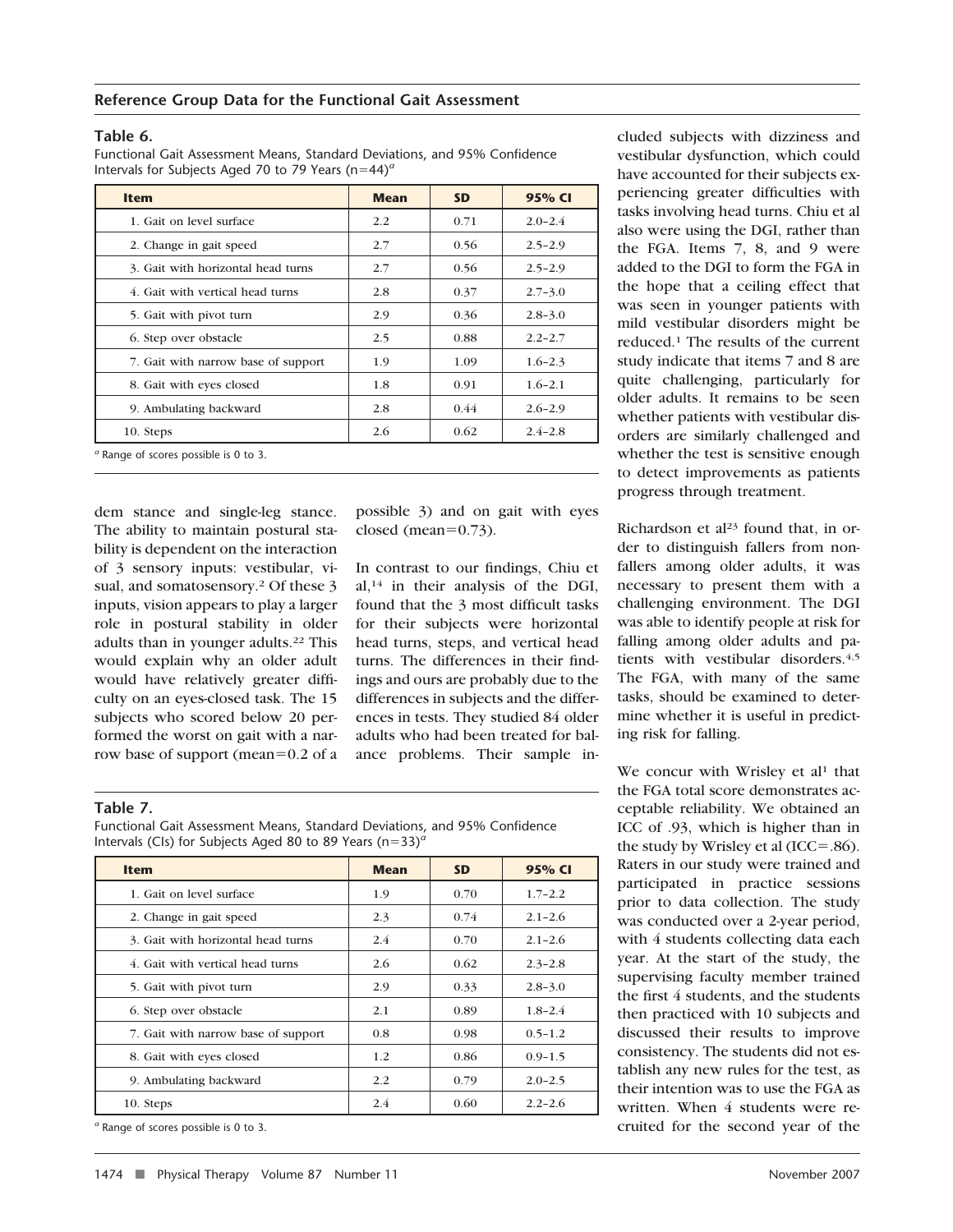study, students from the first year of the study trained them in the use of the FGA, and again, the students practiced scoring 10 subjects. Once the training was completed and testing began, the students did not discuss their results with each other to try to increase reliability. The training and practice, which were not done in the study by Wrisley et al, probably improved interrater reliability. Including a large number of subjects of varying abilities also may have improved reliability, because between-subject variability increased relative to within-subject variability, and that affects the ICC calculation.24 Reliability of individual pairs of testers was not examined.

Although reliability of the FGA total score was high, reliability of scores for individual test items was more varied. Percentage of agreement between raters ranged from 78.5% to 96%. The lowest percentage of agreement was obtained on item 8 (gait with eyes closed). This item, which older adults tended to score worse on, required the tester to judge whether the subject deviated from a straight pathway and whether that deviation was up to 10 in (25.4 cm) (score 2), 10 to 15 in (38.1 cm) (score 1), or greater than 15 in. In our study, older subjects often deviated from straight ahead. The difficulty of a tester accurately determining the exact inches of deviation probably contributed to decreased reliability of this item. Gait with eyes closed was not one of the lowest percentage of agreement items in Wrisley and colleagues' study of people with vestibular disorders.1 They found the lowest agreement (58%) on item 3 (gait with horizontal head turns). The differences in subjects between the 2 studies may account for differences in test performance.

Kappa values were statistically significant and ranged from .43 to .77. Using a previously published rating







Mean score of each Functional Gait Assessment (FGA) item by decade. On the Y axis, scores for each item can range from 0 (severe impairment) to 3 (normal). On the X axis are the 10 items of the FGA:  $1 =$ gait on level surface, 2=change in gait speed, 3=gait with horizontal head turns,  $4=$ gait with vertical head turns,  $5=$ gait with pivot turn, 6=step over obstacle, 7=qait with narrow base of support, 8=qait with eyes closed, 9 $=$ ambulating backward, 10 $=$ steps.

system, these values would be considered as having fair to good agreement.25 The lowest kappa value that we found was .43 on item 2 (change in gait speed). We found an interrater agreement of 82.5% on this item. This item also received a low intertester kappa score of .37 by Wrisley et al<sup>1</sup> and an interrater agreement of 60%. Some of the lower reliability rating for this item may be due to the multidimensional judgments required during scoring. The score for this item is determined by the tester making a judgment of whether the change in speed was significant and without gait deviations (3), the change in speed was significant but

#### **Table 8.**

Mean Interrater Percentage of Agreement and Kappa Statistics for Each Item of the Functional Gait Assessment

| <b>Item</b>                         | <b>Percentage of</b><br><b>Agreement</b> | <b>Kappa</b> |
|-------------------------------------|------------------------------------------|--------------|
| Mean                                | 87.0                                     | .63          |
| 1. Gait on level surface            | 87.0                                     | .77          |
| 2. Change in gait speed             | 82.5                                     | .43          |
| 3. Gait with horizontal head turns  | 88.5                                     | .64          |
| 4. Gait with vertical head turns    | 89.0                                     | .45          |
| 5. Gait with pivot turn             | 96.0                                     | .52          |
| 6. Step over obstacle               | 87.0                                     | .71          |
| 7. Gait with narrow base of support | 83.0                                     | .73          |
| 8. Gait with eyes closed            | 78.5                                     | .70          |
| 9. Ambulating backward              | 87.0                                     | .57          |
| 10. Steps                           | 91.5                                     | .74          |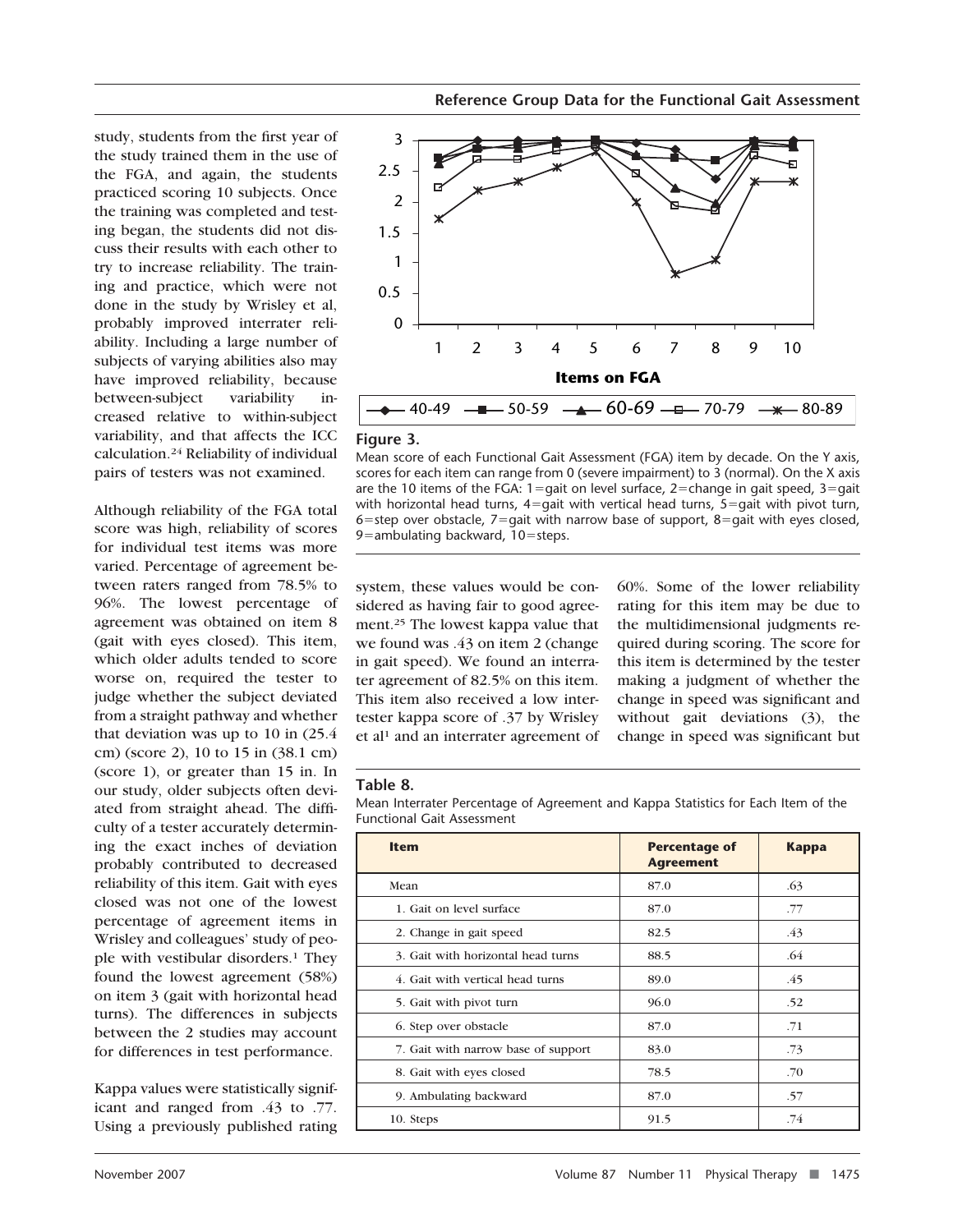with mild gait deviations (2), the change in speed was not significant enough or without significant gait deviations (1), or the subject cannot change speeds (0). With both degree of change of speed and amount of gait deviation determined by the tester, this item has several dimensions on which testers can disagree and that may contribute to the lower scoring reliability.

There are 2 potential limitations in using kappa scores to determine reliability. The first potential limitation is data distribution and, in particular, score variability. In the example cited above (ie, change in gait speed), the percentage of agreement was 82.5%, and the kappa score was .43. In contrast to this, item 7 (gait with narrow base of support) had a similar percentage of agreement of 83%, but the kappa score was .73. The difference is that item 7 had a standard deviation more than twice as large: 1.131 versus 0.514. Kappa is purported to account for the amount of agreement that is due to chance. If most of the scores are similar (ie, low standard deviation), then it is presumed that a greater amount of agreement that occurs does so due to chance, and the kappa score will be lower than with the same percentage of agreement and more variability. A second potential limitation of kappa is that it was developed for binomial (yes/no) data and may not be valid for use with a test such as the FGA, which has 4 scoring categories.26 Despite this controversy, kappa scores are commonly used measures of reliability in medical research and are presented here alongside percentages of agreement for the reader's interpretation.

A limitation of this study is that we did not know the activity levels of the participants, and so we could not determine a mean score for an active older adult who was healthy versus an activity-limited individual. A limitation of the FGA is that item 1 requires 20 feet (6.1 m) of clear walkway in order to test walking speed. This distance may not be available in a home health environment, limiting the therapist's ability to score the test correctly. Because many patients at risk for falling receive therapy in the home setting, future research should address whether a 3.05-m (10-ft) walkway is adequate to determine deficits in gait speed. If the test could use a 3.05-m walkway and still maintain validity, it could be much more useful to home health therapists.

## **Conclusion**

The FGA can be used reliably as a clinical test of postural stability during walking in community-dwelling older adults. These results demonstrate that decreased performance is expected in typical older adults. Clinical research is needed to determine whether it is reasonable to use age-referenced data from subjects without impairments as target endpoints for patients with known dysfunction. Future research should include testing subjects with a history of falling to determine the FGA's ability to predict risk for falling, testing the usefulness of all items on the test, and addressing whether a 3.05-m (10-ft) walkway is adequate for determining gait speed.

Dr Walker provided concept/idea/research design, project management, and facilities/ equipment. Dr Austin, Dr Banke, Dr Foxx, Dr Gaetano, Dr Gardner, Dr McElhiney, Dr Morris, and Dr Penn provided data collection and subjects. All authors provided writing and data analysis.

This study was approved by the Old Dominion University Institutional Review Board.

*This article was submitted November 10, 2006, and was accepted July 12, 2007.*

DOI: 10.2522/ptj.20060344

#### **References**

- **1** Wrisley DM, Marchetti GF, Kuharsky DK, Whitney SL. Reliability, internal consistency, and validity of data obtained with the Functional Gait Assessment. *Phys Ther.* 2004;84:906 –918.
- **2** Shumway-Cook A, Woollacott MH. *Motor Control: Theory and Practical Applications.* Baltimore, Md: Lippincott Williams & Wilkins; 1995.
- **3** Whitney SL, Wrisley DM, Furman JM. Concurrent validity of the Berg Balance Scale and the Dynamic Gait Index in people with vestibular dysfunction. *Physiother Res Int.* 2003;8:178 –189.
- **4** Shumway-Cook A, Baldwin M, Polissnar NL, Gruber W. Predicting the probability for falls in community-dwelling older adults. *Phys Ther.* 1997;77:812-819.
- **5** Whitney SL, Hudak MK, Marchetti GF. The Dynamic Gait Index relates to selfreported fall history in individuals with vestibular dysfunction. *J Vestib Res.*  $2000:10:99 - 105.$
- **6** Hall CD, Schubert MC, Herdman SJ. Prediction of fall risk reduction as measured by Dynamic Gait Index in individuals with unilateral vestibular hypofunction. *Otol Neurotol.* 2004;25:746 –751.
- **7** Hall CD, Herdman SJ. Reliability of clinical measures used to assess patients with peripheral vestibular disorders. *Journal of Neurologic Physical Therapy*. 2006;30(2): 74 – 81.
- **8** Wrisley DM, Walker ML, Echternach JL, Strasnick B. Reliability of the dynamic gait index in people with vestibular disorders. *Arch Phys Med Rehabil*. 2003;84: 1528 –1533.
- **9** McConvey J, Bennett SE. Reliability of the dynamic gait index in individuals with multiple sclerosis. *Arch Phys Med Rehabil*. 2005;86:130 –133.
- **10** Galgon AK, Berg balance score, Dynamic Gait Index, and walking speed as outcome measures for individuals after stroke in an outpatient physical therapy setting [abstract]. *Neurol Rep*. 2003;26:196 –197.
- **11** Gill-Body KM, Murphy MP, Sullivan PE. Concurrent validity of the Dynamic Gait Index in community dwelling elderly [abstract]. *Neurol Rep*. 2003;26:196 –197.
- **12** Vereek L, Truijen S, Wuyts FL, Van de Heyning PH. The Dizziness Handicap Inventory and its relationship with functional<br>balance performance. Otol Neurol. balance performance. *Otol Neurol*. 2006;28:87–93.
- **13** Legters K, Whitney SL, Porter R, Buczek F. The relationship between the activitiesspecific balance confidence scale and the dynamic gait index in peripheral vestibular dysfunction. *Physiother Res Int.* 2005;10:10 –22.
- **14** Chiu Y, Fritz SL, Light KE, Velozo CA. Use of item response analysis to investigate measurement properties and clinical validity of data for the dynamic gait index. *Phys Ther.* 2006;86:778 –787.
- **15** Whitney SL, Wrisley DM, Brown KE, Furman JM. Is perception of handicap related to functional performance in persons with vestibular dysfunction? *Otol Neurol*. 2004;25;139 –145.